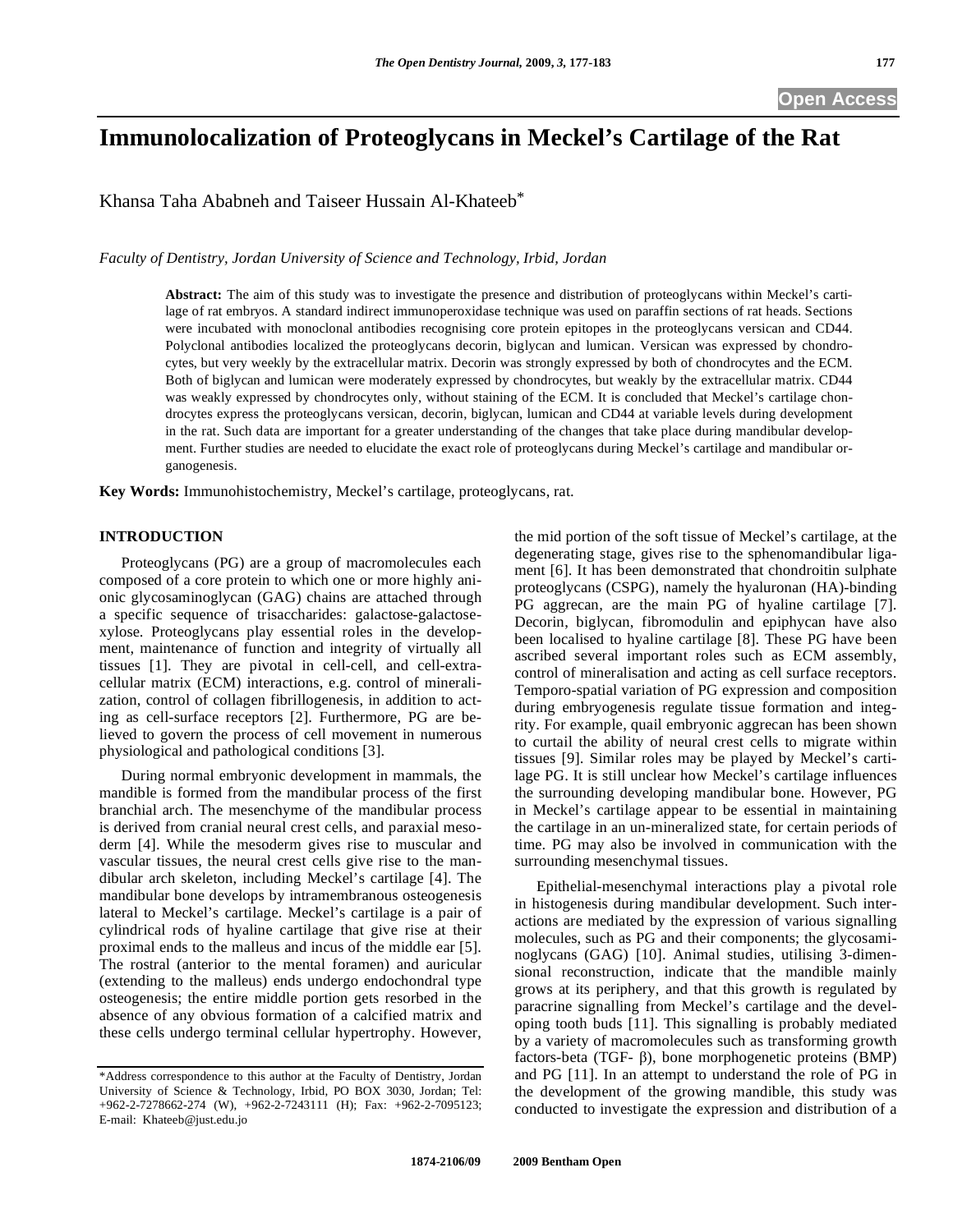number of PG species at Meckel's cartilage during *in utero* development in a mouse model utilising immunohistochemistry.

## **MATERIALS AND METHODS**

## **Antibodies**

 Paraformaldehyde and sodium cacodylate (BDH Chemical Ltd Poole, England) were used for tissue fixation. A sledge base microtome (Leitz) was used to cut sections. For immunolocalization, a kit utilising a standard indirect immunoperoxidase method was used (Vectastain Quick kit, Vector Lab., California). The enzyme chondroitinase ABC (Sigma Chemical CO) was used to increase accessibility of the antibodies to their epitopes. Well-characterised antibodies were used and are listed in Table **1**. These include the monoclonal (MAb) antibody 12C5 against versican, the polyclonal antibody (PAb) LF-113 against murine decorin, the (PAb) LF-106 against murine biglycan, a PAb recognising the core protein of lumican, and the MAb Hermes I against CD44.

#### **METHODS**

## **Tissue Preparation**

 This animal study was reviewed and approved by the institutional ethics committee. The specimens examined included rat heads of embryonic stages E18, E19 and E20, corresponding to post conception days 18, 19 and 20. These were fixed in 4% paraformaldehyde and 0.1 M Na cacodylate buffer for up to 48 h at 4°C. The specimens were dehydrated in 90% ethanol, embedded in paraffin wax, and 5-10 μm sections were cut. To observe normal histology, haematoxylin and eosin sections were prepared for light microscopic examination.

## **Immunohistochemical Staining**

 Prior to staining, the sections were de-paraffinized in xylene and rehydrated for 5 min in descending concentrations of alcohol (100% twice, 95% and 70% ethanol), water and PBS. To increase antibody access to epitopes, sections were pre-treated with chondroitinase ABC 0.1 IU/mL (Sigma) in 0.1 M Tris buffer containing 0.1% BSA, pH 7.2

**Table 1. Details of the Antibodies Used in this Investigation** 

at 37°C for 1 h. After enzymatic pre-treatment the sections were rinsed thoroughly in PBS and Tween (Polyoxyethylene 20 sorbitan monolaurate, Fisher Scientific Ltd., Loughborough, UK) for 15 min, and incubated for 5 min with 3%  $H<sub>2</sub>O<sub>2</sub>$  in water to eliminate endogenous peroxidase activity. The sections were incubated for 10 min in working solution of normal horse serum, (Vectastain Quick kit, Vector lab., California) in order to block background staining. Primary antibodies were added at working concentrations, which are presented in Table **1**. These antibodies were all diluted in PBS buffer containing 1.5% horse serum (Vectastain Quick kit, Vector lab., California), and left on the sections for 60 min at room temperature. The slides were rinsed twice in PBS and Tween for 5 min and incubated with the biotinylated secondary antibody (raised in horse and recognises rabbit, mouse, goat, bovine and sheep IgG, Vectastain Quick kit, Vector Lab., California) for 10 min at room temperature. After two 5-min rinses in PBS and Tween, the sections were incubated in streptavidin/peroxidase complex solution for 5 min (Vectastain Quick kit, Vector lab., California) and rinsed as above. The sections were then incubated with the peroxidase substrate solution, containing diaminobenzidine (DAB) until the brown stain developed intensely. The sections were thoroughly rinsed with double distilled water, counterstained with haematoxylin and rinsed in water, PBS and water again. They were dehydrated in ethanol, cleared in xylene and mounted for LM examination. Photomicrographs were taken with Leica microscope, using Kodak Ektachrome films.

## **Controls**

 Positive and negative control sections were used. With polyclonal (rabbit) antibodies against decorin, biglycan and lumican, some negative control sections were incubated with normal rabbit serum (concentration 1:1000, Sigma), which does not interact with the tissues studied. With monoclonal antibodies, serum or mouse immunoglobulin (MIG, Sigma, concentration 1:500) were used instead of the primary antibodies. Other sections were incubated with PBS in place of the primary antibody. The developing tooth buds in each section were used as positive/negative control tissues, based on findings of previous studies [16, 17].

| Antibody     | <b>Epitope</b>                                       | Type                   | <b>Dilution</b> | Source                                                                                    | <b>Reference</b>        |
|--------------|------------------------------------------------------|------------------------|-----------------|-------------------------------------------------------------------------------------------|-------------------------|
| 12C5         | Hyaluronate binding<br>region of versican            | Monoclonal mouse IgG1  | 1:200           | Purchased from Dr. R.A. Asher, Developmental<br>Studies Hybridoma Bank, Iowa, USA         | Asher et al. [12]       |
| LF-113       | Core protein epitopes of<br>murine decorin           | Polyclonal rabbit IgG  | 1:100           | A generous gift from Professor L. Fisher,<br>National Institute of Health, USA            | Fisher et al. [13]      |
| LF-106       | Core protein epitopes of<br>murine biglycan          | Polyclonal rabbit IgG  | 1:100           | A generous gift from Professor L. Fisher,<br>National Institute of Health, USA            | Fisher et al. $[13]$    |
| Anti-lumican | Core protein epitopes                                | Polyclonal, rabbit IgG | 1:200           | A generous gift from Professor J R Hassel,<br>University of Pittsburgh, Pennsylvania, USA | Chakravarti et al. [14] |
| Hermes 1     | The N-terminal Hyaluronate<br>binding domain of CD44 | Monoclonal rat IgG2    | 1:10            | Developmental Studies Hybridoma Bank,<br>Iowa, USA                                        | Picker et al. [15]      |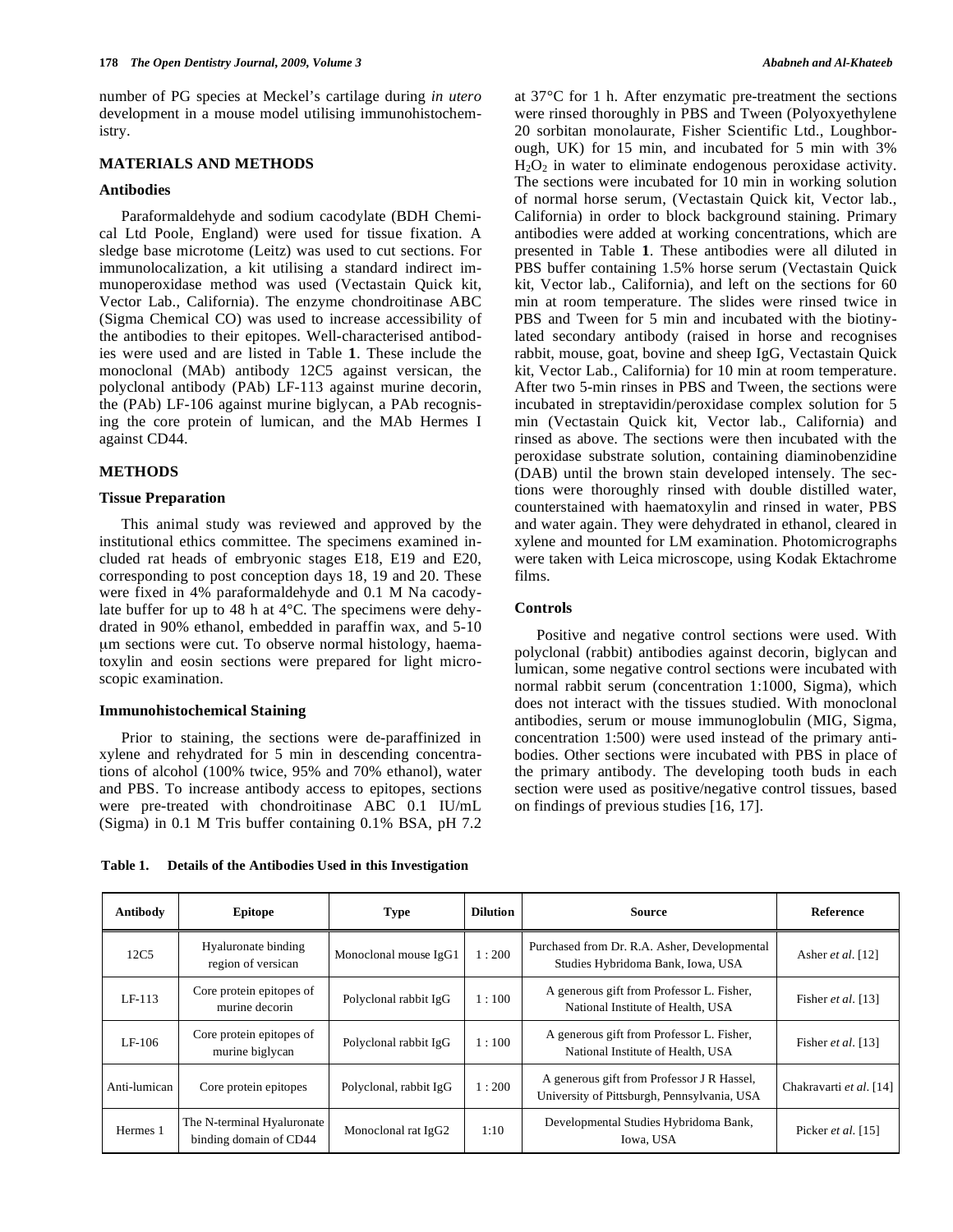#### **RESULTS**

#### **Immunolocalization of Versican**

 After incubation with MAb 12C5 and chondroitinase ABC pre-treatment, the following results were obtained (Fig. **1A**, **B**, **C**). At E18 there was a positive staining of chondrocytes of Meckel's cartilage. Similar distribution and intensity of staining were observed in the E19 and E20 rat embryos. In all embryonic stages, there was only very weak staining of the ECM.

#### **Immunolocalization of Decorin**

 Following incubation with LF-113 (a PAb which specifically recognises murine decorin), and chondroitinase ABC pre-digestion, an intense positive staining of chondrocytes and ECM of Meckel's cartilage was observed at the embryonic stages E18, E19 and E20 (Fig. **1D**, **E**, **F**).

#### **Immunolocalization of Biglycan**

 Following incubation with LF-106 (a PAb which specifically recognises murine biglycan), with chondroitinase ABC pre-digestion, positive staining of chondrocytes was observed at E18. More intense staining was evident at E19 and E20. The ECM was mildly stained at the three stages (E18 to 20) (Fig. **1G**, **H**, **I**).

#### **Immunolocalization of Lumican**

 Following incubation of sections with the PAb recognising core protein epitopes in lumican, at the E18 stage, weak immunoreactivity was observed in the chondrocytes and ECM of Meckel's cartilage. E19 cartilage showed moderate immunoreactivity, and at E20 Meckel's cartilage showed strong immunoreactivity. The ECM was mildly stained at the three stages (E18 to 20) (Fig. **1J**, **K**, **L**).

## **Immunolocalization of CD44**

 After incubation of sections with MAb Hermes 1, which recognises CD44, very weak immunoreactivity was observed on chondrocytes at the periphery of Meckel's cartilage at the three stages examined (E18-E20). No evidence of staining could be seen in the ECM (Fig. **1M**, **N**, **O**).

## **Controls**

 Control sections where the primary antibody was substituted with PBS, mouse immunoglobulin or rabbit serum, were all negative (Fig. **1P**). The developing tooth buds and dental tissues, such as the pulp and dentine in each section, which were used as positive/negative control sections (Fig. **1Q**, **R**), exhibited findings consistent with previous studies [16, 17].

## **DISCUSSION**

 During intra uterine life, the ECM of Meckel's cartilage remodels by the action of proteolytic enzymes secreted by its own chondrocytes, and most of the cartilage disintegrates soon after the onset of mandibular bone formation. Although it is generally accepted that Meckel's cartilage is essential for mandibular growth and development, the exact role of this cartilage, and thus, the roles of the tissue factors expressed within it, are still unclear.

 The midportion of Meckel's cartilage in rats and mice disappears soon after birth, probably by cellular resorption of the chondrocytes in the anterior part of the midportion, and by differentiating into fibroblastic cells in the posterior part of the midportion [18]. In the present study, we have selected rat embryonic stages E18-E20 (usually, the last gestational day) before any disintegration of the cartilage rods, or transformation of the chondrocytes into fibroblasts within the midportion of Meckel's cartilage has taken place. It is expected that in newborn rats the anterior part of the midportion of Meckel's cartilage may be completely missing, and changes in the posterior part of the midportion may have started [18]. Therefore, in the present work only embryonic Meckel's cartilage was studied. Most previous studies have investigated earlier stages Meckel's cartilage; for example, Lee *et al.* [19] investigated Meckel's cartilage at embryonic days 15-18. Moreover, some PG like versican could not be detected at earlier embryonic stages such as E15 [19]. Our aim was to investigate PG in Meckel's cartilage at later embryonic stages just before chondrocyte transformation, or disappearance, have occurred.

 Meckel's cartilage chondrocytes share many phenotypic characteristics with other cartilaginous cells. However, they show some differences from trunk cartilage chondrocytes. For example, Meckel's cartilage chondrocytes are the only cartilage cells that are capable of producing type I collagen in tissue cultures [6]. This probably reflects the different origins of this cartilage as, unlike other cartilage, which is derived from mesoderm, Meckel's cartilage originates from neural crest ectomesenchyme [6]. We have shown that the PG species versican, the small leucine-rich proteoglycans (SLRPs) decorin, biglycan and lumican, and the cell surface HA-binding PG CD44 are present in Meckel's cartilage of the rat during in utero mandibular development with variable degrees. Although CSPG have previously been shown to be present in Meckel's cartilage [2], to date, this is first study to describe the expression of a wide range of PG in Meckel's cartilage.

 Versican (also known as PG-M) is a large CSPG of the ECM. In various developing embryonic tissues, versican is transiently expressed and plays important roles in cell adhesion [20], migration [21], proliferation, and differentiation [22]. It localizes in various tissues both in fetal and adult animals [21, 23-25]. In particular, it is expressed in prechondrogenic mesenchyme, and during the transition to cartilage its expression becomes restricted to the periphery of the newly formed cartilage [21]. In addition, versican has been isolated from rat dental pulp [26], periodontium [27], and developing mandibular condylar cartilage [28]. It has been suggested that versican is involved in positively regulating the formation of the mesenchymal matrix and the onset of chondrocyte differentiation through the attached chondroitin sulfate chains [29]. Another study [30] strongly suggests that mature versican is essential for precartilage aggregation and subsequent cartilage differentiation.

 In developing cartilage, versican is transiently expressed at a high level in the mesenchymal condensation area and rapidly disappears during cartilage development [31]. Immunohistochemical studies on developing limb bud cartilage revealed that an area positive for versican gradually shifts out of the diaphysis and is replaced by an area positive for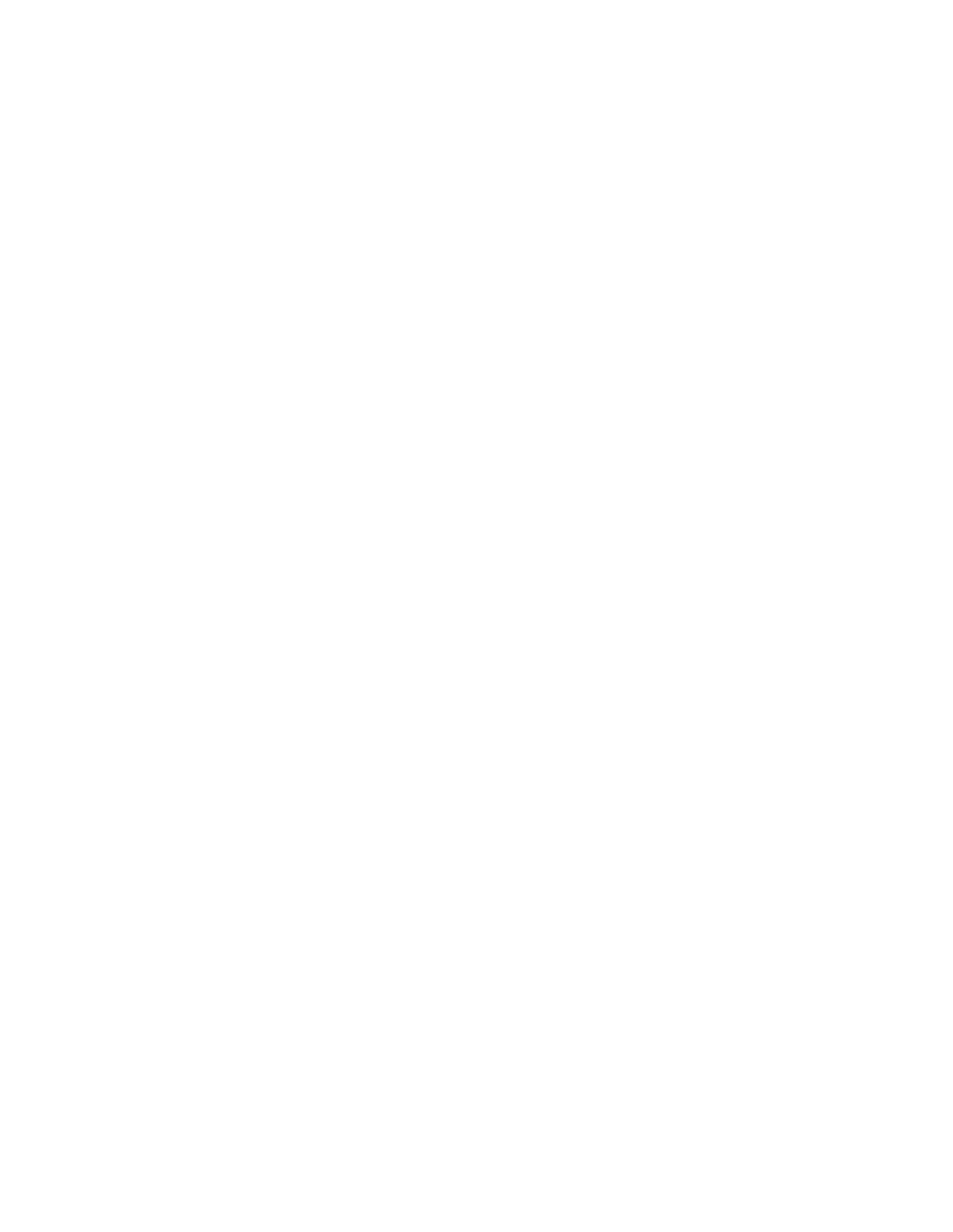aggrecan [24]. Differentiating chondrocytic cells showed similar expression patterns of these molecules [29]. Therefore, it was generally accepted that mature chondrocytes do not express versican (but express aggrecan). However, although versican has not been detected by immunohistochemical studies, constitutive low level transcription of the versican gene has been observed in cartilage and chondrocytes [31, 32]. Furthermore, biochemical studies demonstrated the presence of versican in human articular cartilage from the fetal stage to mature adult [33]. Unlike previous immunohistochemical studies, we have demonstrated positive immunostaining of versican within chondrocytes of Meckel's cartilage. It is possible that the expression of versican is a unique feature of Meckel's cartilage at later embryonic stages.

 In the present study, versican was expressed by Meckel's cartilage chondrocytes in all embryonic stages, with no changes detected in the intensity of staining as the embryos matured. Our findings are in general agreement with those of Ishizeki and Nawa [34], who demonstrated the expression of CSPG, using immunohistochemical methods, in addition to toluidine and Alcian blue staining. However, our findings contrast with those of Lee *et al.* [19], who were not able to demonstrate immunoreactivity to versican in Meckel's cartilage. The reason for this disagreement may be that, in their study, Lee *et al.* [19] have included earlier stage Meckel's cartilage (embryonic days 15 to 18), whereas in our study, later stages (E18 to E 20) were investigated. Another reason may be that Lee *et al.* [19] have used a different antibody. They have used the MAb (5D5) which recognises the core proteins of large PG, such as versican, neurocan and brevican. The antibody used in our study (12C5) is a more specific antibody, which specifically recognises the HA-binding region of versican core protein.

 The SLRPs belong to the large family of leucine-rich repeat proteins, which are characterized by multiple adjacent domains bearing a common leucine-rich motif. They can be divided into several sub-families based on their gene organization, the number of leucine-rich repeats and the type of GAG chain substituent. Decorin and biglycan are part of one subfamily, whereas fibromodulin and lumican are part of a second subfamily. The GAG chains have been associated with the interaction with several growth factors, and enable the SLRPs to provide a sink for growth factor accumulation within the extracellular matrix. The SLRPs can therefore, help modulate chondrocyte metabolism by regulating growth factor access to the cells [35].

 Decorin and biglycan can be detected in fetal cartilage and bone [36]. Although decorin is involved in the organization of collagen fibrils, in the modulation of collagen metabolism and in interactions with various glycoproteins, retinoic acid and growth factors, e.g. TGF- $\beta$  [37], the functions of biglycan are not well understood. It may participate in the control of chondrocyte proliferation [31]. *In vitro* studies of human articular cartilage have shown that the expression level of decorin increases and that of biglycan decreases with age [38]. Within developing bone, biglycan is localized to the walls of the osteocyte lacunae and bone cell surface, whilst decorin is present throughout the osteoid matrix and associated with bone cells associated with osteogenic and non-osteogenic layers of the periosteum [36]. We have found

that decorin is expressed by chondrocytes and surrounding ECM without any change in intensity of staining in the three embryonic stages examined. As for biglycan, staining was less intense than decorin, but gradually increased throughout development. Similarly, Kavanagh and Ashhurst [39], investigating the immunolocalization of biglycan during development and aging of articular cartilage in the rabbit knee joint, found that biglycan is present in the deeper regions of the epiphyseal cartilage, which eventually ossifies, but could not be detected in the interzone, the region from which the articular cartilage develops and maintains its cartilaginous nature after birth. Decorin and biglycan have been isolated from predentine, predentine-dentine interface and the mineralised dentine ECM [40]. Milan *et al.* [41] have demonstrated that the composition and functions of decorin and biglycan differ with transition from the non-mineralised predentine towards the mineralised dentine matrix. Furthermore, it was found that with this transition from the nonmineralised to mineralised dentine, there was an increasing affinity to hydroxyapatite, which was predominantly facilitated through GAG chains [42]. Based on the above findings, our results of a sustained expression of decorin and biglycan in Meckel's cartilage might suggest a role of these SLRPs in inhibiting mineralisation of this cartilage.

 In the present study, lumican was gradually upregulated throughout embryonic stages E18 to E20. In accordance with our results, Ying *et al.* [43] have demonstrated, using northern plot and *in situ* hybridisation, that in earlier stages mouse embryos, there is almost no lumican expression, but that the expression of this PG increases with organ development and function.

 CD44 is an adhesion molecule distinct from cadherin and integrins. This protein functions as a HA receptor and is involved in cell migration [44]. *In vitro* studies suggest that CD44 is expressed in chondrocytes [45]. In the present study, CD44 was weakly expressed by Meckel's cartilage chondrocytes. This pattern of CD44 expression in rat Meckel's cartilage is different from that previously reported in rat tibial cartilage [46]. However, it is consistent with its distribution in the rat mandibular condylar cartilage [47]. Cranial bone and cartilage, including Meckel's cartilage and mandibular condylar cartilage, originate in neural crestderived mesenchyme [48]. In contrast, bones and cartilage in limbs are derived from lateral plate mesoderm. Thus, Meckel's cartilage has a different developmental origin from tibial cartilage. Therefore, the different pattern of CD44 expression observed in these two types of cartilage may be due to their different origins. In fact, CD44 is used as a marker of neural-crest-derived cells and embryonic stem cells [49].

 The temporal expression of PG during various stages of development found herein, suggests that the expression of PG may be up- or down-regulated by chondrocytes as necessary for cell-cell or cell-ECM signalling within Meckel's cartilage, or between chondrocytes of Meckel's cartilage and the surrounding mesenchymal tissues and developing alveolar bone. Changes in the expression and chemical composition of various macromolecules, including PG and growth factors, are well-known events during histogenesis and morphogenesis of various tissues during orofacial development, including mineralised tissues such as tooth dentine [40-42]. The very exact role of PG in Meckel's cartilage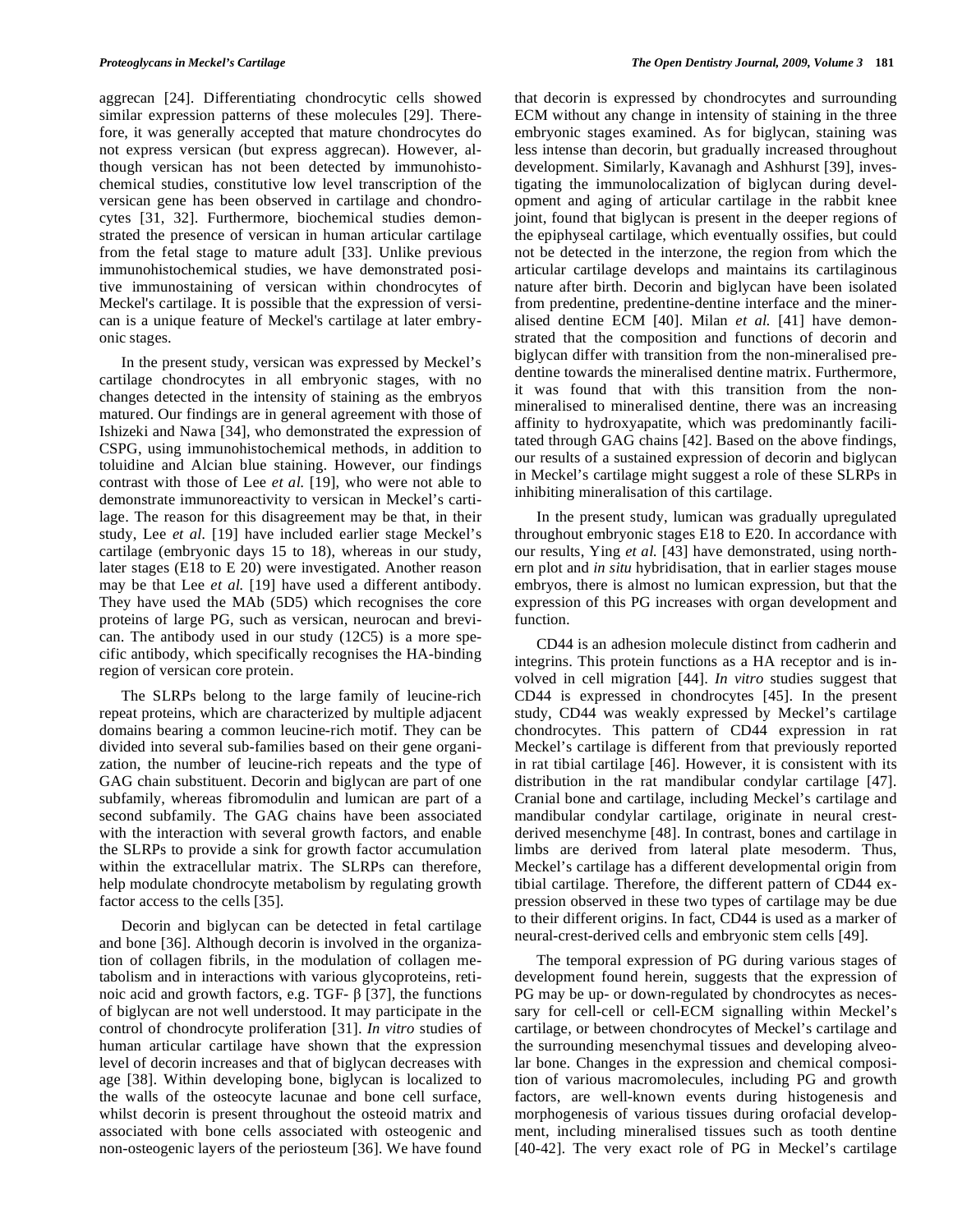cannot be readily revealed from the present work, however, we postulated, based on the functions of PG reported by other studies [50] that Meckel's cartilage PG may inhibit mineralization of the cartilage during mandibular development, where signalling from Meckel's cartilage chondrocytes and/or ECM is believed to be necessary for mandibular development, which may be mediated by PG. It is known that the functions of PG including SLRPs depend upon their core protein and GAG chains. SLRPs interact, *via* their core protein, with fibrillar collagen, thus regulating fibril diameter and fibril-fibril interactions. Attachment of core proteins to collagen also limits access of collagenase to its substrate, thereby protecting collagen from proteolytic action [50]. The function of SLRPs, such as decorin, biglycan and lumican is best illustrated by the abnormal phenotypes in knock-out mice. Inhibition of decorin expression was associated with thinning of the skin, accumulation of loose connective tissue in the subdermal layer, abrupt fracture and dissection of the skin between the deeper dermis and the fascia [51]. Biglycan knockout mice demonstrated reduced growth rate, decreased bone mass and differences in bone shape, when compared to normal mice [52]. Absence of lumican produces skin laxity and corneal opacity, with an increased proportion of abnormally thick collagen fibrils and delayed corneal epithelial wound healing [53] Therefore, the PG of Meckel's cartilage are probably involved in similar functions, including regulation of collagen fibrillogenesis, preservation of Meckel's cartilage integrity, inhibition of cell proliferation, inhibition of Meckel's cartilage mineralization and possibly influencing the developing mandibular bone surrounding Meckel's cartilage.

 The results presented here show how the distributions of the PG versican, decorin, biglycan, lumican and CD44 vary during development in rat Meckel's cartilage. In addition, they suggest that the Meckel's cartilage chondrocytes are a distinct population of cells. Such data are important for a greater understanding of the changes that take place during mandibular development. Further studies are needed to elucidate the exact role of PG during Meckel's cartilage and mandibular organogenesis.

## **REFERENCES**

- [1] Iozzo RV. Basement membrane proteoglycans: from cellar to ceiling. Nat Rev Mol Cell Biol 2005; 6: 646-56.
- [2] Ishizeki K, Hiraki Y, Kubo M, Nawa T. Sequential synthesis of cartilage and bone marker proteins during transdifferentiation of mouse Meckel's cartilage chondrocytes *in vitro*. Int J Dev Biol 1997; 41: 83-9.
- [3] Cattaruzza S, Perris R. Proteoglycan control of cell movement during wound healing and cancer spreading. Matrix Biol 2005; 24: 400-17.
- [4] Osumi-Yamashita N, Ninomiya Y, Eto K. Mammalian craniofacial embryology *in vitro*. Int J Dev Biol 1997; 41: 187-94.
- [5] Ito Y, Bringas P Jr, Mogharei A, Zhao J, Deng C, Chai Y. Receptor-regulated and inhibitory Smads are critical in regulating transforming growth factor beta-mediated Meckel's cartilage development. Dev Dyn 2002; 224: 69-78.
- [6] Ishizeki K, Shinagawa T, Nawa T. Origin-associated features of chondrocytes in mouse Meckel's cartilage and costal cartilage: an *in vitro* study. Ann Anat 2003; 185: 403-10.
- [7] Pinheiro MC, Joazeiro PP, Mora OA, Toledo OM. Ultrastructural and immunohistochemical analysis of proteoglycans in mouse pubic symphysis. Cell Biol Int 2003; 27: 647-55.
- [8] Iozzo RV. The family of the small leucine-rich proteoglycans: key regulators of matrix assembly and cellular growth. Crit Rev Biochem Mol Biol 1997; 32: 141-74.
- [9] Kerr RS, Newgreen DF. Isolation and characterization of CSPGfrom embryonic quail that influence neural crest cell behaviour. Dev Biol 1997; 192: 108-24.
- [10] Thesleff I, Vaahtokari A, Kettunen P, Aberg T. Epithelialmesenchymal signalling during tooth development. Connect Tissue Res 1995; 32: 9-15.
- [11] Ramaesh T, Bard JB. The growth and morphogenesis of the early mouse mandible: a quantitative analysis. J Anat 2003; 203: 213-22.
- [12] Asher RA, Scheibe RJ, Keiser HD, Bignami A. On the existence of a cartilage-like proteoglycan and link proteins in the central nervous system. Glia 1995; 13: 294-308.
- [13] Fisher LW, Stubbs JT 3rd, Young MF. Antisera and cDNA probes to human and certain animal model bone matrix noncollagenous proteins. Acta Orthop Scand Suppl 1995; 266: 61-5.
- [14] Chakravarti S, Stallings RL, SundarRaj N, Cornuet PK, Hassell JR. Primary structure of human lumican (keratan sulfate proteoglycan) and localization of the gene (LUM) to chromosome 12q21.3-q22. Genomics 1995; 27: 481-8.
- [15] Picker LJ, De los Toyos J, Telen MJ, Haynes BF, Butcher EC. Monoclonal antibodies against the CD44 [In(Lu)-related p80], and Pgp-1 antigens in man recognize the Hermes class of lymphocyte homing receptors. J Immunol 1989; 142: 2046-51.
- [16] Matsuura T, Duarte WR, Cheng H, Uzawa K, Yamauchi M. Differential expression of decorin and biglycan genes during mouse tooth development. Matrix Biol 2001; 20: 367-73.
- [17] Sone S, Nakamura M, Maruya Y, *et al*. Expression of versican and ADAMTS during rat tooth eruption. J Mol Histol 2005; 36: 281-8.
- [18] Harada Y, Ishizeki K. Evidence for transformation of chondrocytes and site-specific resorption during the degradation of Meckel's cartilage. Anat Embryol (Berl) 1998; 197: 439-50.
- [19] Lee I, Ono Y, Lee A, Omiya K, Moriya Y, Takagi M. Immunocytochemical localization and biochemical characterization of large proteoglycans in developing rat bone. J Oral Sci 1998; 40: 77-87.
- [20] Yamagata M, Shinomura T, Kimata K. Tissue variation of two large chondroitin sulfate proteoglycans (PG-M/versican and PG-H/aggrecan) in chick embryos. Anat Embryol 1993; 187: 433-44.
- [21] Landolt RM, Vaughan L, Winterhalter KH, Zimmermann DR. Versican is selectively expressed in embryonic tissues that act as barriers to neural crest cell migration and axon outgrowth. Development 1995; 121: 2303-12.
- [22] Kishimoto J, Ehama R, Wu L, Jiang S, Jiang N, Burgeson R E. Selective activation of the versican promoter by epithelial- mesenchymal interactions during hair follicle development .Proc Natl Acad Sci USA 1999; 96: 7336-41.
- [23] Zimmermann DR, Dours-Zimmermann MT, Schubert M, Bruckner-Tuderman L. Versican is expressed in the proliferating zone in the epidermis and in association with the elastic network of the dermis. J Cell Biol 1994; 124: 817-25.
- [24] Bode-Lesniewska B, Dours-Zimmermann MT, Odermatt BF, Briner J, Heintz PU, Zimmermann DR. Distribution of the large aggregating proteoglycan versican in adult human tissues. J Histochem Cytochem 1996; 44: 303-12.
- [25] Shibata S, Kaneko S, Yanagishita M, Yamashita Y. Histochemical localization of hyaluronan and versican in the rat molar dental pulp. Arch Oral Biol 1999; 44: 373-6.
- [26] Shibata S, Yoneda S, Yanagishita M, Yamashita Y. Isolation of proteoglycan (versican) aggregate from rat dental pulp. Arch Oral Biol 2000; 45: 563-8.
- [27] Sato R, Yamamoto H, Kasai K, Yamauchi M. Distribution pattern of versican, link protein and hyaluronic acid in the rat periodontal ligament during experimental tooth movement. J Periodont Res 2002; 37: 15-22.
- [28] Shibata S, Fukada K, Suzuki S, Ogawa T, Yamashita Y. Histochemical localization of versican, aggrecan and hyaluronan in the developing condylar cartilage of the fetal rat mandible. J Anat 2001; 198: 129-35.
- [29] Kamiya N, Watanabe H, Habuchi H, *et al.* Versican/PG-M regulates chondrogenesis as an extracellular matrix molecule crucial for mesenchymal condensation. J Biol Chem 2006; 281: 2390-400.
- [30] Williams DR Jr, Presar AR, Richmond AT, Mjaatvedt CH, Hoffman S, Capehart AA. Limb chondrogenesis is compromised in the versican deficient hdf mouse. Biochem Biophys Res Comm 2005; 334: 960-6.
- [31] Shibata S, Fukada K, Imai H, Abe T, Yamashita Y. *In situ* hybridization and immunohistochemistry of versican, aggrecan and link